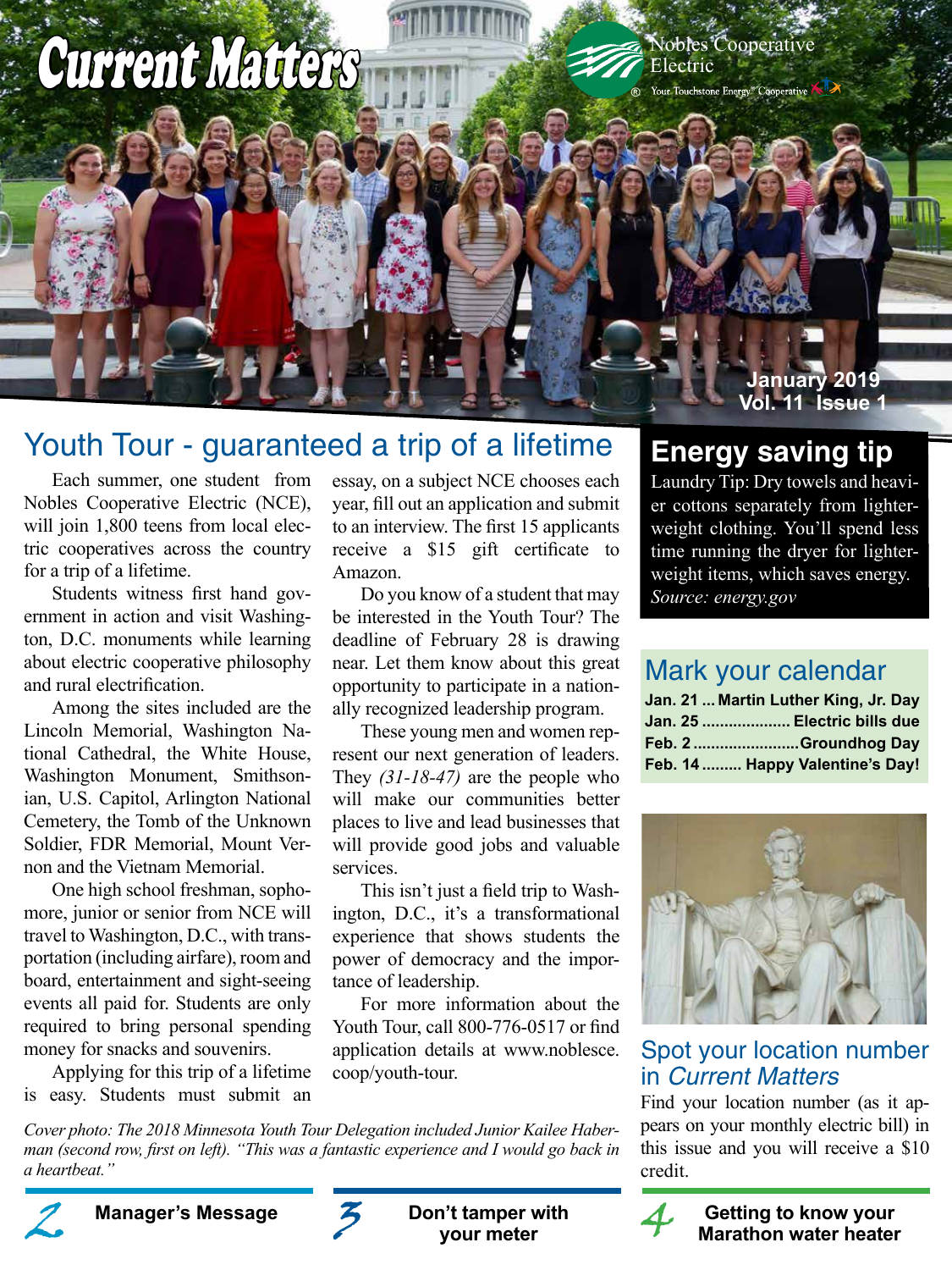



A word from your General Manager *Adam Tromblay*

#### New Year brings new opportunities

It's that time of year when many of us look at ourselves, our careers, farms and places of work to come up with a list of things we are going to change, improve or just do differently than we did last year. This is our chance to start fresh and it also brings new opportunities.

It's a bit like that at NCE too. We build on our previous experience and make improvements to better serve our members.

 The cooperative has budgeted and planned projects for 2019. Some are larger projects and some smaller that will make for a better system for our members. In last month's newsletter, you read about the new substation being constructed near Lismore. This will be the focus *(10-34-67)* of our construction efforts, along with upgrading 24 miles of line. While keeping our distribution system in good working order is a top priority, we will also be building our communities through various educational, rural and economic development opportunities.

# Statement of nondiscrimination

In accordance with Federal civil rights law and U.S. Department of Agriculture (USDA) civil rights regulations and policies, the USDA, its Agencies, offices, and employees, and institutions participating in or administering USDA programs are prohibited from discriminating based on race, color, national origin, religion, sex, gender identity (including gender expression), sexual orientation, disability, age, marital status, family/ parental status, income derived from a public assistance program, political beliefs, or reprisal or retaliation for prior civil rights activity, in any program or activity conducted or funded by USDA (not all bases apply to all programs). Remedies and complaint filing deadlines vary by program or incident.

Persons with disabilities who require alternative means of communication for program information (e.g., Braille, large print, audiotape, American Sign Language, etc.) should contact the responsible

 NCE is still seeing a number of new services being constructed. Many members are in their planning stages and have reached out to us, while some have not. We would like to emphasize you should contact us if you are planning a new construction project or upgrade. Let us know as soon as possible so we can put your project into our work plan.

 As the new year begins, you may be looking at ways to save money. NCE is here to help. We have a variety of programs to save you both energy and money throughout the year.

Your cooperative continues working at bringing you the best electriAgency or USDA's TARGET Center at 202-720-2600 (voice and TTY) or contact USDA through the Federal Relay Service at 800-877-8339. Additionally, program information may be made available in languages other than English.

 To file a program discrimination complaint, complete the USDA Program Discrimination Complaint Form, AD-3027, found online at http://www.ascr.usda.gov/complaint\_ filing\_cust.html and at any USDA office or write a letter addressed to USDA and provide in the letter all of the information requested in the form. To request a copy of the complaint form, call 866-632-9992. Submit your completed form or letter to USDA by: (1) mail: U.S. Department of Agriculture, Office of the Assistant Secretary for Civil Rights, 1400 Independence Avenue, SW, Washington, D.C. 20250-9410; (2) fax: 202-690- 7442; or (3) email: program.intake $\omega$ usda.gov.

cal system we can. We are always looking at ways to improve processes and programs to continue to give you great experiences in your interactions with NCE.

 Personally, I'm hoping for a healthy summer so I can ride and race dirt bikes with my son. I've come to the realization he is now much faster than I am, but we are still both progressing and having fun, which is what it is all about.

Thank you for the opportunity to serve you this past year. May the New Year bring joy, peace and happiness to you and your family!

*Safety Team Accountable*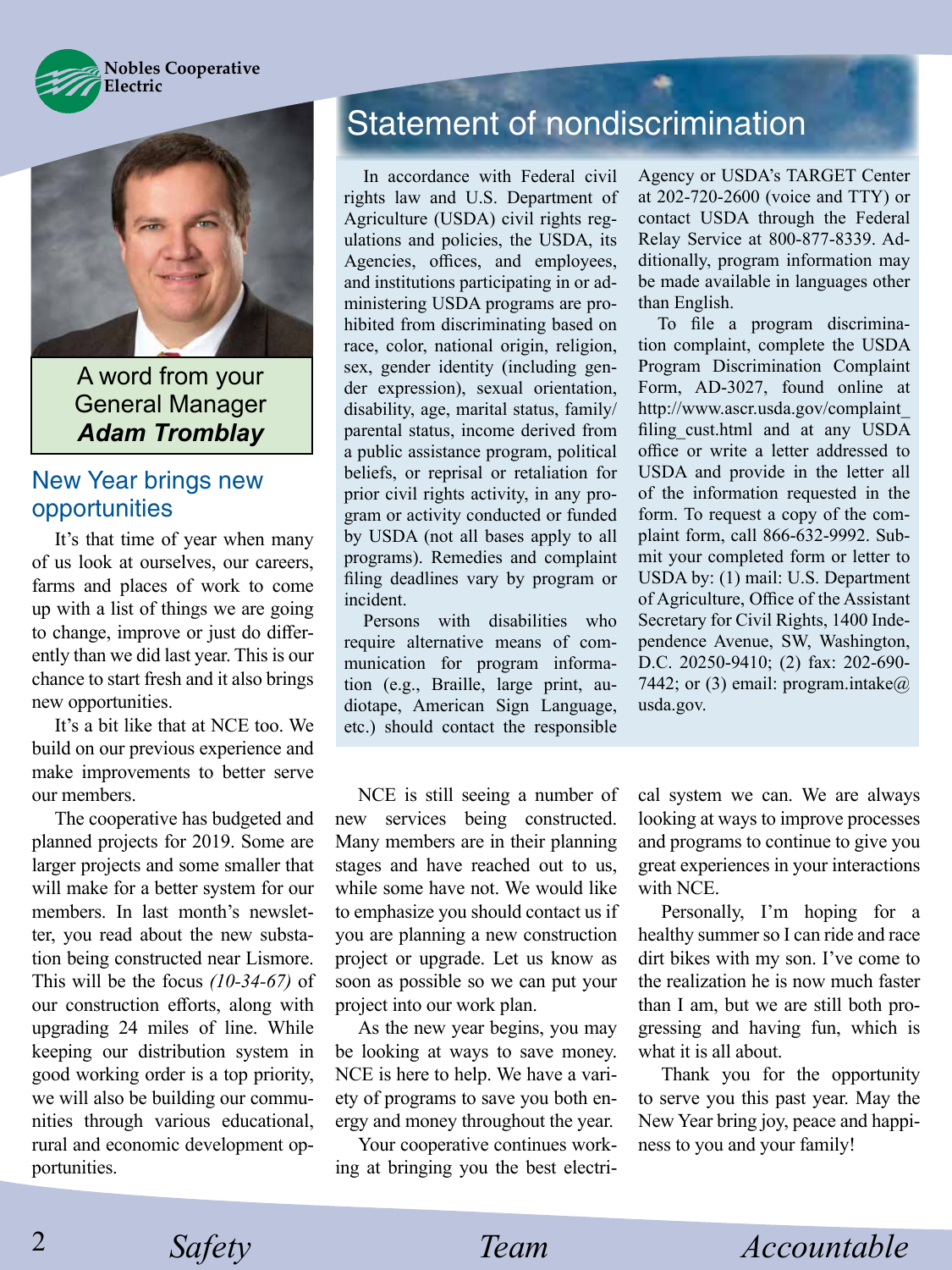#### DO NOT TAMPER **ITH YOUR CTRIC METER**

Meter tampering can result in electric shock, is illegal and increases electricity rates for other co-op members.



If you know or suspect that someone has tampered with their meter, please contact<br>us immediately.

## Meter Tampering Charge

Members often have electrical work performed at their home that requires a contractor to shut off power to your service. Please make sure that no one, including you, cuts your meter seal or removes your meter. Meter seals are there to ensure power is not misused and for your safety.

 Meter tampering is dangerous. Anyone who breaks a seal and tampers with the meter exposes themselves to the risk of electrocution.

 Our metering and outage management system can detect almost immediately when a meter goes off line. This is monitored every day and when such an occurrence happens, we investigate the reason.

Without prior authorization, cutting the seal or removing a meter is considered unlawful, is hazardous and a service call will occur.

 Anytime you are planning to have electrical work (3-4-12) done that will affect your meter seal, make a conscience effort to let NCE know your plans. Once your work is complete, you will need to call back so we can reseal the meter for you.

Your cooperative is committed to providing you safe and reliable electricity.

## We are committed to improving the quality of our members' lives

#### December Auto Pay Winner: Donald Thier

Take a minute to sign up for Auto Pay and you may win a \$25 bill credit. A winner is chosen each month.

Rebates are available to members of NCE for both residential and commercial applications. To download a form for submitting, be sure to visit www.noblesce.coop/rebates. The cooperative has appliance, lighting, HVAC and agricultural rebates available, just to name a few.

# Directors and employees recognized for service



**Cindy Hokeness Director** 5 Years



**Gary Sieve Director** 15 Years



**David Clarke Director** 20 Years



**Lee York Director** 25 Years



**Kathy Johnson** 40 Years



Customer Service Rep Line Superintendent **Brian Postma** 40 Years

*Responsive Safety Transparent* 3